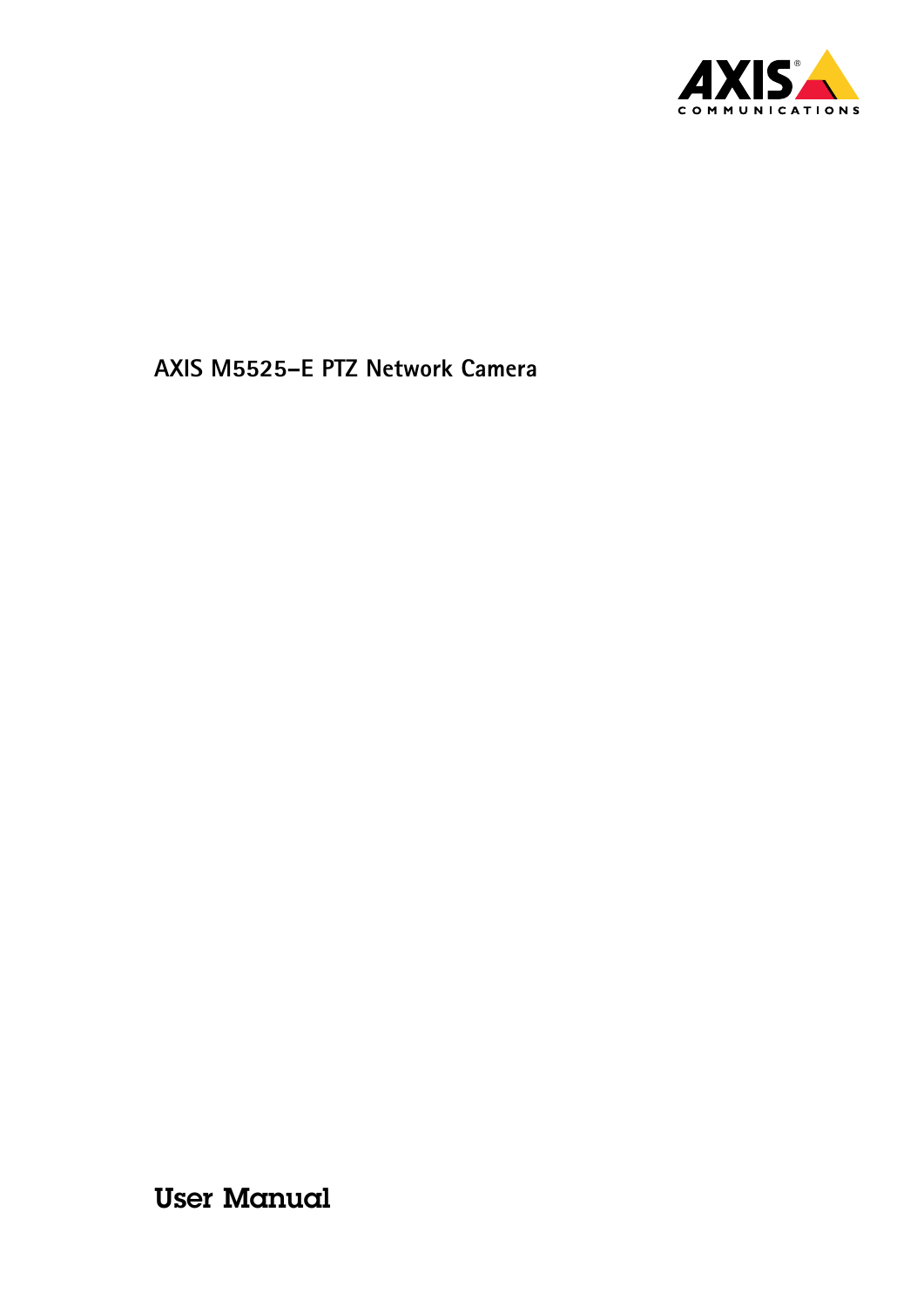# Table of Contents

|                                                | 3              |
|------------------------------------------------|----------------|
|                                                | $\overline{4}$ |
|                                                | $\overline{4}$ |
|                                                | $\overline{4}$ |
|                                                | 6              |
|                                                | 6              |
|                                                | 6              |
|                                                | 8              |
|                                                | $\overline{8}$ |
|                                                | $\overline{9}$ |
|                                                | $\overline{9}$ |
|                                                |                |
| 10                                             |                |
| 14                                             |                |
| 15                                             |                |
| 15<br>How to reset to factory default settings |                |
| 15                                             |                |
| 15                                             |                |
| 16                                             |                |
| 17                                             |                |
| 18                                             |                |
| 18                                             |                |
| 18                                             |                |
| 18                                             |                |
|                                                |                |
| 18                                             |                |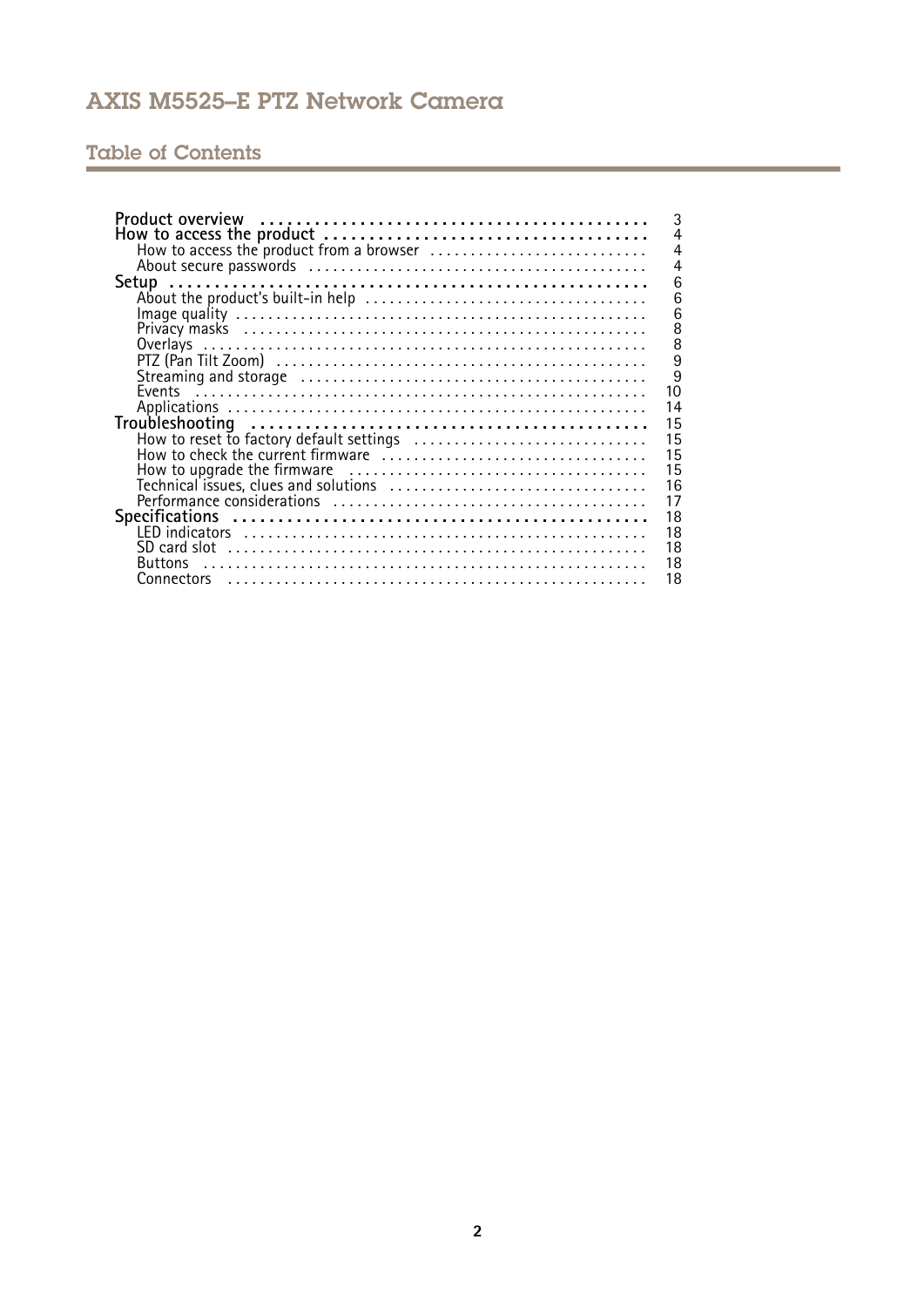# <span id="page-2-0"></span>Product overview

# Product overview



- *1 SD card slot (microSD)*
- *2 Control button*
- *3 Status LED*
- *4 RJ45 connector*
- *5 Audio in*
- *6 Audio out*
- *7 I/O connector 8 Power connector*
-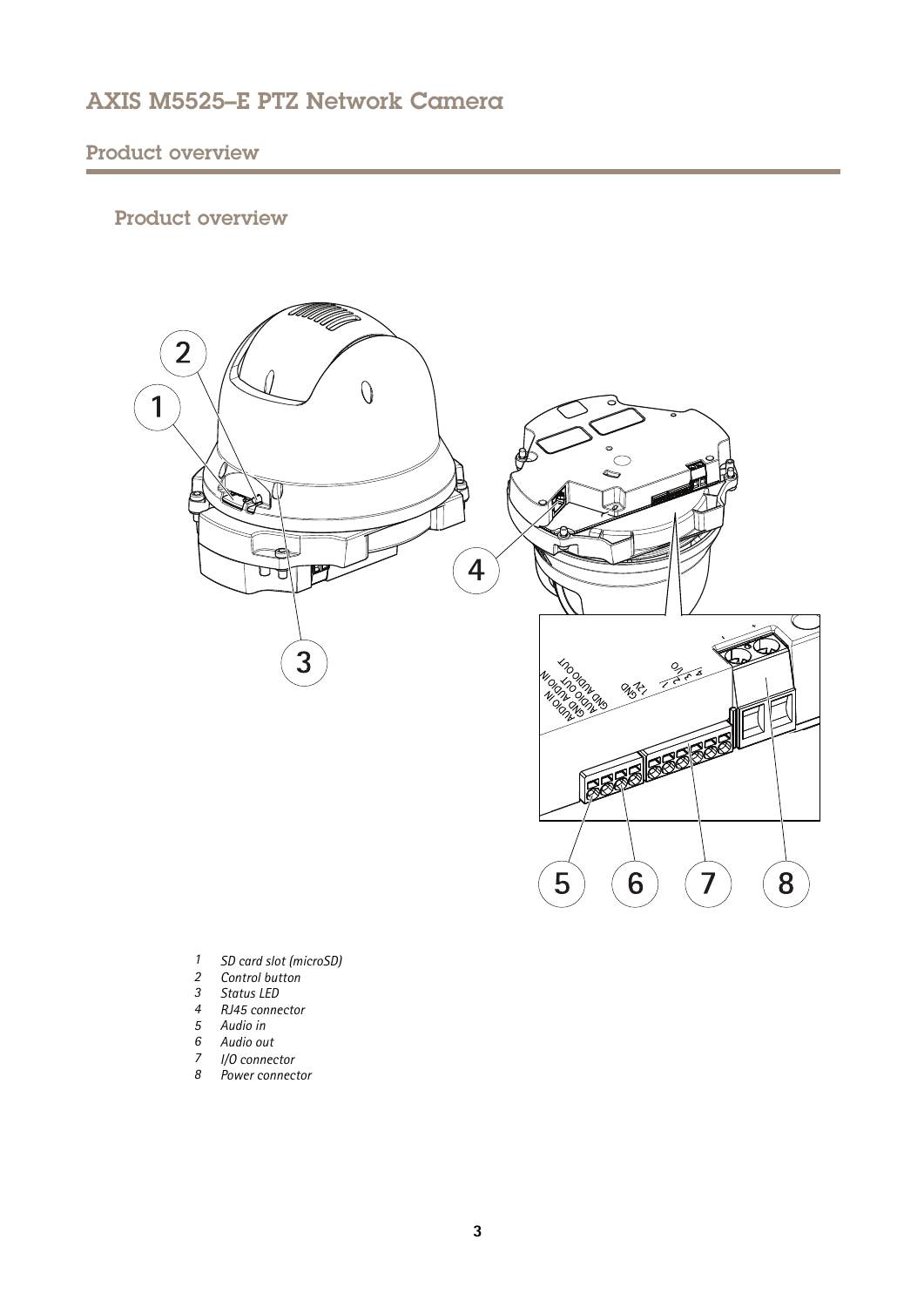## <span id="page-3-0"></span>How to access the product

# How to access the product

AXIS IP Utility and AXIS Camera Management are recommended methods for finding Axis products on the network and assigning them IP addresses in Windows®. Both applications are free and can be downloaded from *axis.com/support*

The product can be used with the following browsers:

- Chrome $^{TM}$  (recommended), Firefox®, Edge®, or Opera® with Windows®
- Chrome<sup>IM</sup> (recommended) or Safari<sup>®</sup> with OS  $X^{\circ}$
- Chrome<sup>IM</sup> or Firefox<sup>®</sup> with other operating systems.

If you need more information about recommended browsers, go to *axis.com/browser-support*

## **How to access the product from <sup>a</sup> browser**

- 1. Start <sup>a</sup> web browser.
- 2. Enter the IP address or host name of the Axis product in the browser's address field.

To access the product from <sup>a</sup> Mac computer (OS X), go to Safari, click on Bonjour and select the product from the drop-down list. To add Bonjour as <sup>a</sup> browser bookmark, go to **Safari <sup>&</sup>gt; Preferences**.

If you do not know the IP address, use AXIS IP Utility to locate the product on the network. For information about how to discover and assign an IP address, see the document *Assign an IP Address and Access the Video Stream* on Axis Support web at *axis.com/support*

- 3. Enter your username and password. If this is the first time the product is accessed, the root password must first be configured.
- 4. The product's live view page opens in your browser.

### **About secure passwords**

#### Important

When setting the initial password, the password is sent in clear text over the network. If there is <sup>a</sup> risk of network sniffing, first set up <sup>a</sup> secure and encrypted HTTPS connection before resetting the passwords.

The device password is the primary protection for the data and services. Axis' products do not impose <sup>a</sup> password policy as products may be used in various types of installations, but to protect your data do the following:

- Don't use the default password that comes with the products.
- Use <sup>a</sup> password with at least 8 characters, preferably using <sup>a</sup> password generator.
- Don't expose the password.
- Change password at <sup>a</sup> recurring interval, at least once <sup>a</sup> year.

### **Set <sup>a</sup> password for the root account**

#### Important

The default administrator user name **root** cannot be deleted. If the password for root is lost, the product must be reset to the factory default settings.

The default root account has full privileges and should be reserved for administrative tasks. Always create <sup>a</sup> user account with limited privileges for daily use. This reduces the exposure of the administrative account.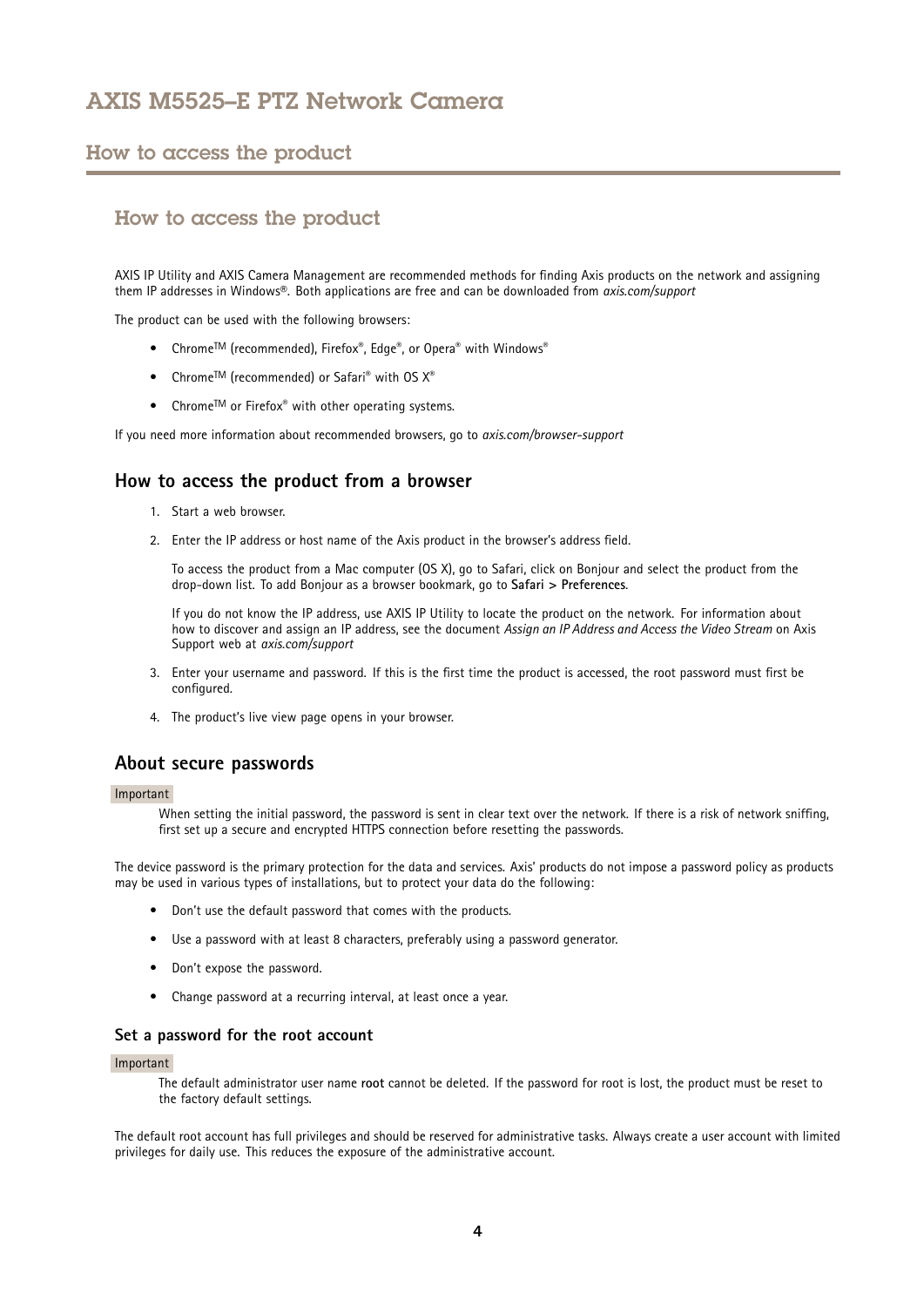# How to access the product

- 1. Make sure to follow the instructions about secure passwords, see *About secure [passwords](#page-3-0) on page [4](#page-3-0)* .
- 2. Type <sup>a</sup> password and then retype it to confirm the spelling.
- 3. Click **Create login**. The password has now been configured.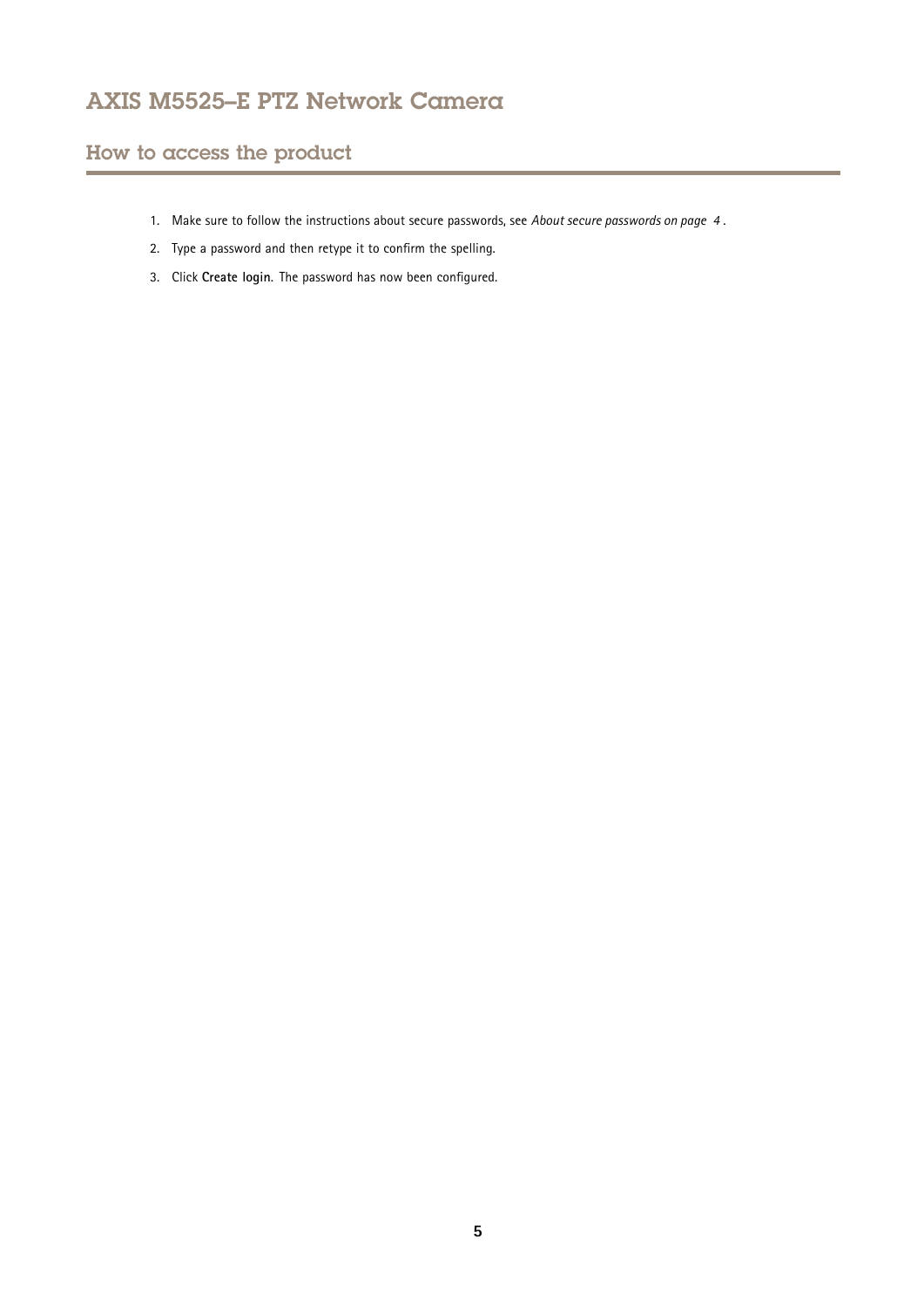## <span id="page-5-0"></span>Setup

## Setup

# **About the product's built-in help**

You can access the built-in help through your product's web page. The help provides more detailed information on the product's features and their settings.



## **Image quality**

### **How to select exposure mode**

There are several exposure mode options in the camera that adjusts aperture, shutter speed, and gain to improve image quality for specific surveillance scenes. In the **Image** tab, select between the following options:

- For most use cases, select **Automatic** exposure.
- For environments with certain artificial lighting, for example fluorescent lighting, select **Flicker-free**.

Select the same frequency as the power line frequency.

• For environments with certain artificial light and bright light, for example outdoors with fluorescent lighting at night and sun during daytime, select **Flicker-reduced**.

Select the same frequency as the power line frequency.

• To lock the current exposure settings, select **Hold current**.

### **How to benefit from IR light in low-light conditions using night mode**

Your camera delivers color images during the day. As light diminishes, you can set the camera to automatically shift to night mode. With this setting enabled, the camera delivers black-and-white images with the help of IR light.

1. Go to **Settings <sup>&</sup>gt; Image <sup>&</sup>gt; Day and night**, and make sure that the **IR cut filter** is set to **Auto**.

#### **How to handle scenes with strong backlight**

Use WDR to make both dark and bright areas of the image visible.

- 1. Go to **Settings <sup>&</sup>gt; Image**.
- 2. Turn on WDR under **Wide dynamic range**.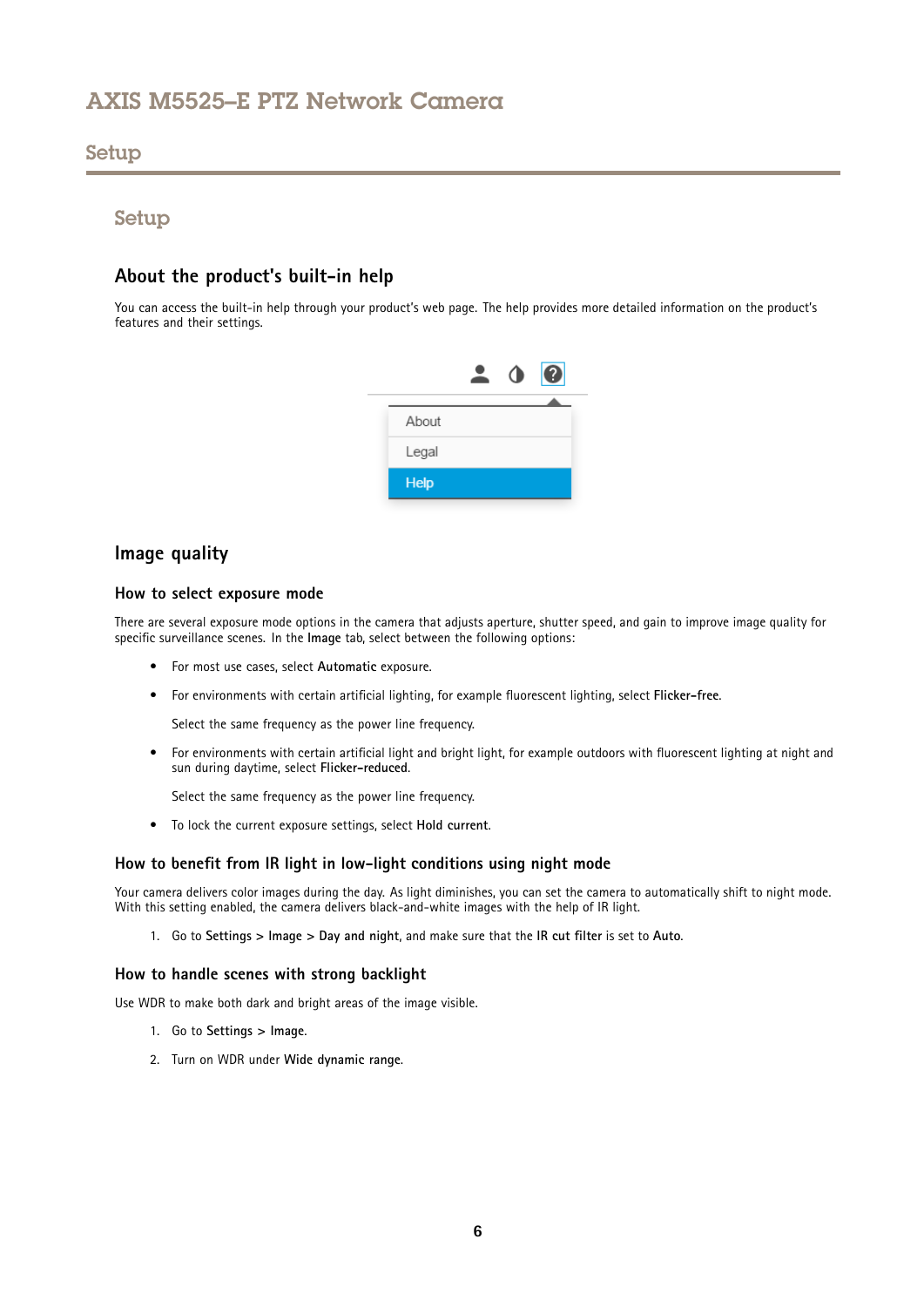# Setup



### *Image without WDR.*



*Image with WDR.*

## Note

If you use WDR, you may experience some WDR artifacts in the image.

Find out more about WDR and how to use it at *axis.com/web-articles/wdr*

## **How to enhance facial recognition**

To better recognize the face of <sup>a</sup> person passing by the camera, you can set the optimal pixel resolution with the camera's pixel counter.

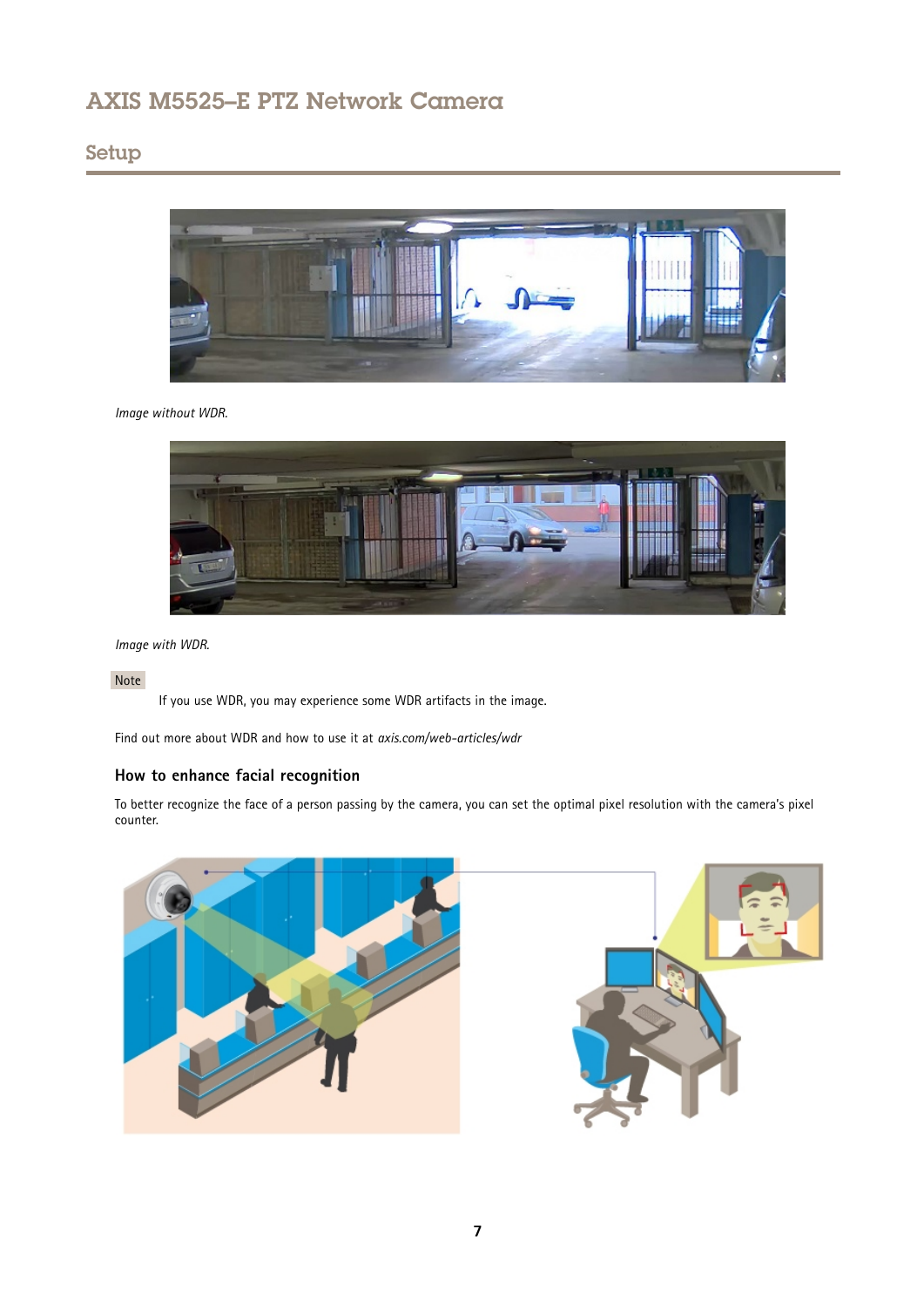## <span id="page-7-0"></span>Setup

1. Go to **Settings <sup>&</sup>gt; System** <sup>&</sup>gt; **Orientation** and click .



2. Adjust the size and placement of the rectangle in the camera's live view around the area of interest, for example where the faces of passing persons are expected to appear. You can then see the number of pixels represented by the sides of the rectangle.

### Note

You can use an object of <sup>a</sup> known size in the view as <sup>a</sup> reference to decide how much resolution is needed for recognition.

## **Privacy masks**

### **How to hide parts of the image with privacy masks**

If you want to hide parts of the image due to privacy reasons, use one or several privacy masks.

#### **What is <sup>a</sup> privacy mask?**

A privacy mask is <sup>a</sup> user-defined area that prohibits users from viewing parts of the monitored area. Privacy masks appear as blocks of solid color and are applied on the video stream.

The privacy mask is relative to the pan, tilt, and zoom coordinates which means that regardless of the angle and zoom, the privacy mask covers the same place or object.

Privacy masks are present on all snapshots, recorded video, and requested streams. They can not be bypassed through the VAPIX® application programming interface (API).

#### Important

If you add many privacy masks, this may affect the product's performance.

#### **How to create <sup>a</sup> privacy mask**

To create or edit <sup>a</sup> privacy mask, go to **Settings <sup>&</sup>gt; Privacy mask** .

## **Overlays**

#### **About overlays**

Overlays are superimposed over the video stream. They are used to provide extra information during recordings, such as <sup>a</sup> timestamp, or during product installation and configuration.

## **How to show <sup>a</sup> text overlay when the camera detects motion**

This example explains how to display the text "Motion detected" when the camera detects motion:

Make sure the AXIS Video Motion Detection application is running:

- 1. Go to **Settings <sup>&</sup>gt; Apps** <sup>&</sup>gt; **AXIS Video Motion Detection**.
- 2. Start the application if it is not already running.
- 3. Make sure you have set up the application according to your needs.

Add the overlay text:

- 4. Go to **Settings <sup>&</sup>gt; Overlay**.
- 5. Enter #D in the text field.
- 6. Choose alignment, text size and appearance.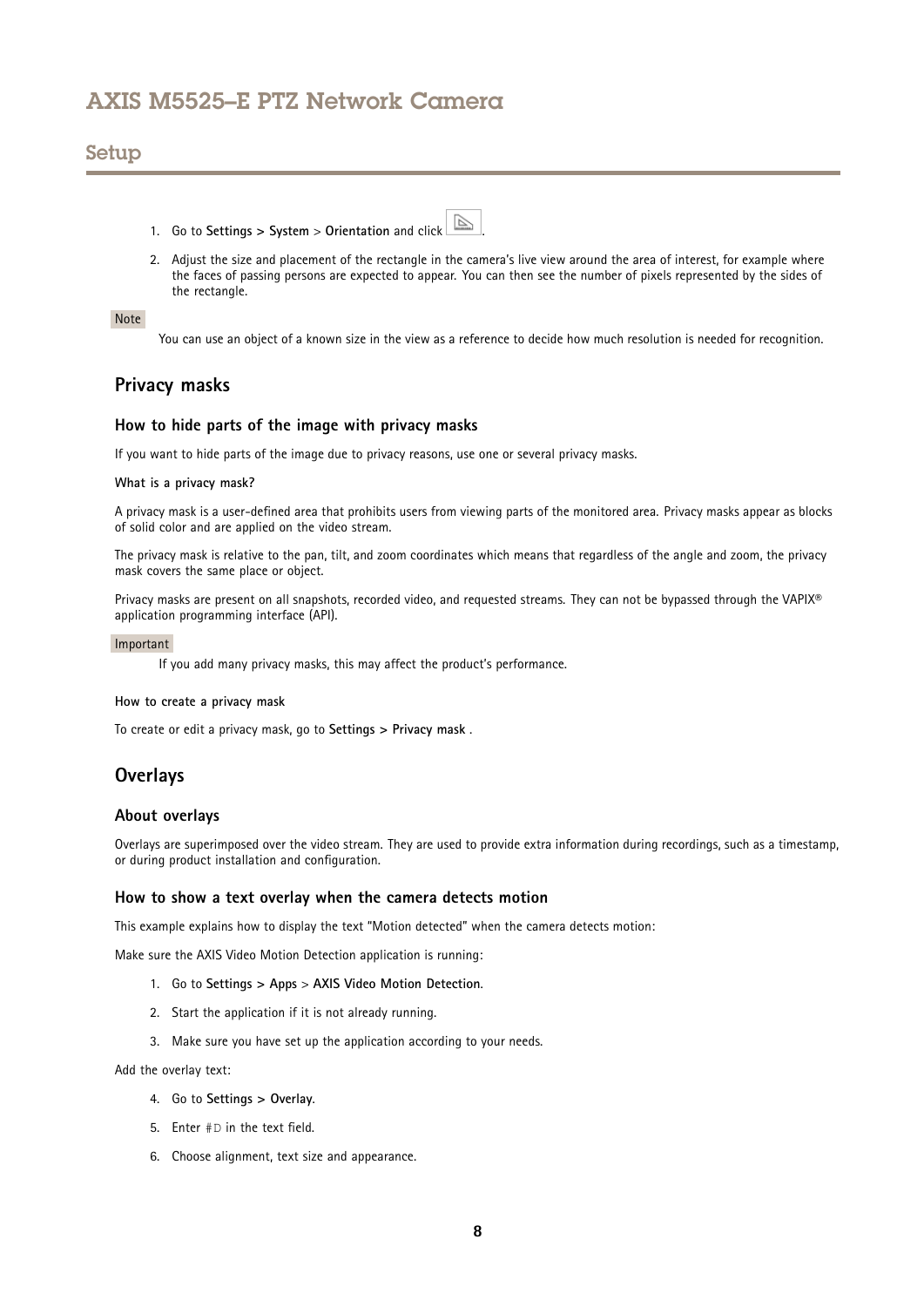<span id="page-8-0"></span>7. **Include** the text overlay.

Create an action rule:

- 8. Go to **System <sup>&</sup>gt; Events** <sup>&</sup>gt; **Action rules**.
- 9. Create an action rule with AXIS Video Motion Detection as trigger.
- 10. From the list of actions, select **Overlay text**.
- 11. Type "Motion detected".
- 12. Set the duration.

#### Note

If you update the overlay text it will be automatically updated on all video streams dynamically.

# **PTZ (Pan Tilt Zoom)**

### **How to limit pan, tilt, and zoom movements**

In this example, the camera is surveilling <sup>a</sup> parking lot with nearby apartment buildings. Set pan, tilt and zoom limits to ensure privacy for residents.

To limit pan and tilt:

- 1. Go to **Settings <sup>&</sup>gt; PTZ** <sup>&</sup>gt; **Advanced** <sup>&</sup>gt; **Limits**.
- 2. Set limits for pan and tilt.
- 3. Click **Save**.

To limit zoom:

- 1. Go to **Settings <sup>&</sup>gt; PTZ** <sup>&</sup>gt; **Basic**.
- 2. Set **Zoom tele limit**.

## **Streaming and storage**

#### **How to choose video compression format**

Decide which compression method to use based on your viewing requirements, and on the properties of your network. The available options are:

#### **Motion JPEG**

Motion JPEG or MJPEG is <sup>a</sup> digital video sequence that is made up of <sup>a</sup> series of individual JPEG images. These images are then displayed and updated at <sup>a</sup> rate sufficient to create <sup>a</sup> stream that shows constantly updated motion. For the viewer to perceive motion video the rate must be at least <sup>16</sup> image frames per second. Full motion video is perceived at <sup>30</sup> (NTSC) or <sup>25</sup> (PAL) frames per second.

The Motion JPEG stream uses considerable amounts of bandwidth, but provides excellent image quality and access to every image contained in the stream.

#### **H.264 or MPEG-4 Part 10/AVC**

Note

H.264 is <sup>a</sup> licensed technology. The Axis product includes one H.264 viewing client license. Installing additional unlicensed copies of the client is prohibited. To purchase additional licenses, contact your Axis reseller.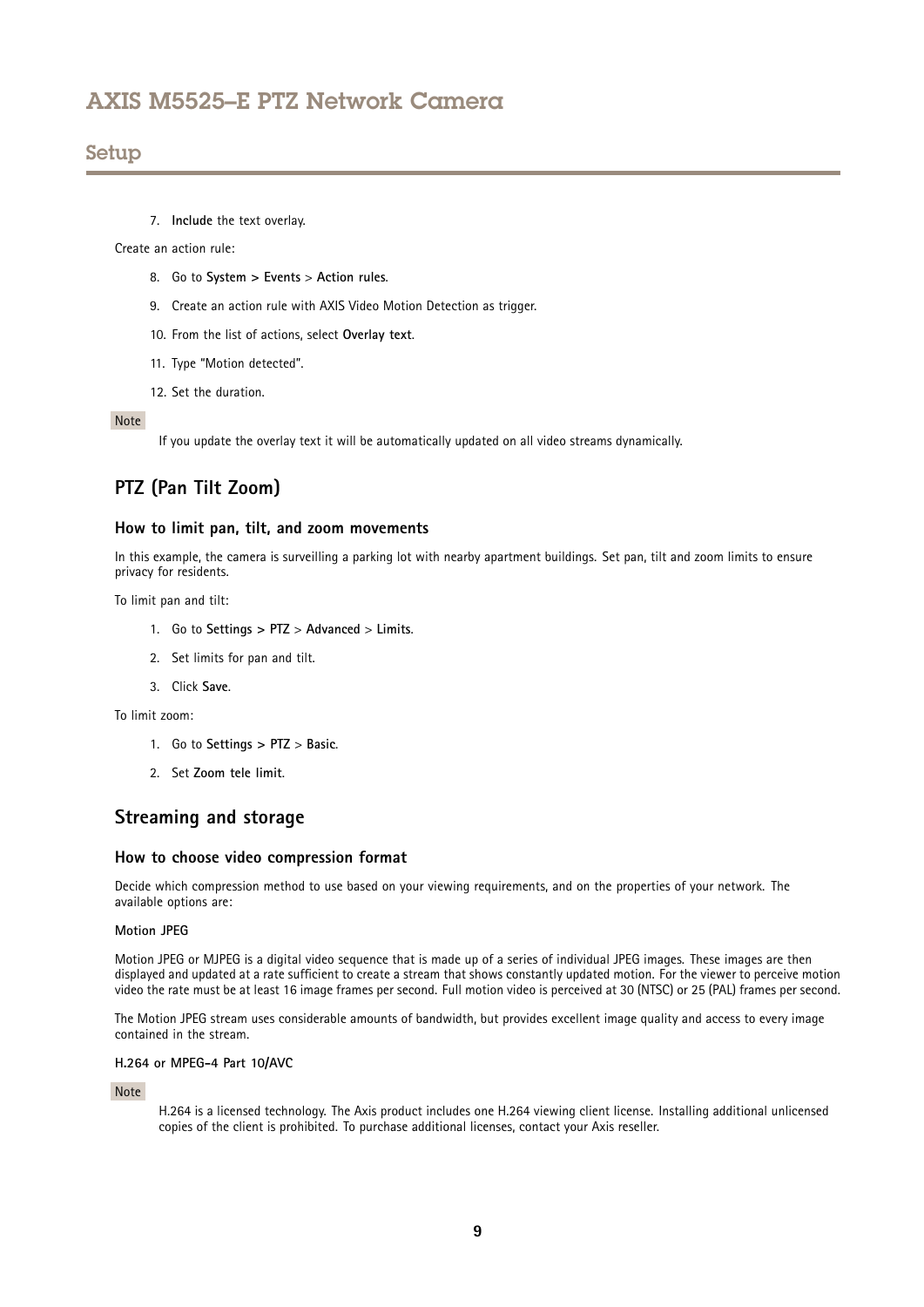## <span id="page-9-0"></span>Setup

H.264 can, without compromising image quality, reduce the size of <sup>a</sup> digital video file by more than 80% compared to the Motion JPEG format and by as much as 50% compared to the MPEG-4 standard. This means that less network bandwidth and storage space are required for <sup>a</sup> video file. Or seen another way, higher video quality can be achieved for <sup>a</sup> given bitrate.

### **How to reduce bandwidth and storage**

#### Important

If you reduce the bandwidth it can result in less details in the picture.

- 1. Go to live view and select **H.264**.
- 2. Go to **Settings <sup>&</sup>gt; Stream**.
- 3. Do one or more of the following:
	- -Turn on the Zipstream functionality and select the desired level.
	- -Turn on dynamic GOP and set <sup>a</sup> high GOP length value.
	- Increase the compression.
	- -Turn on dynamic FPS.

### **How to set up network storage**

To store recordings on the network, you need to set up network storage:

- 1. Go to **Settings <sup>&</sup>gt; System** <sup>&</sup>gt; **Storage**.
- 2. Click **Setup** under **Network storage**.
- 3. Enter the IP address of the host server.
- 4. Enter the name of the shared location on the host server.
- 5. Move the switch if the share requires <sup>a</sup> login, and enter username and password.
- 6. Click **Connect**.

#### **How to add audio to your recording**

Edit the stream profile which is used for the recording:

- 1. Go to **Settings <sup>&</sup>gt; System** <sup>&</sup>gt; **Stream profiles**.
- 2. Select the stream profile to modify.
- 3. In the **Audio** tab, select the **Audio stream** checkbox and select **On** from the drop-down list.
- 4. Click **Ok**.

# **Events**

### **About events**

The event pages allow you to configure your product to perform actions when different events occur. For example, the product can start <sup>a</sup> recording or send an email notification when motion is detected. The set of conditions that defines how and when the action is triggered is called an action rule.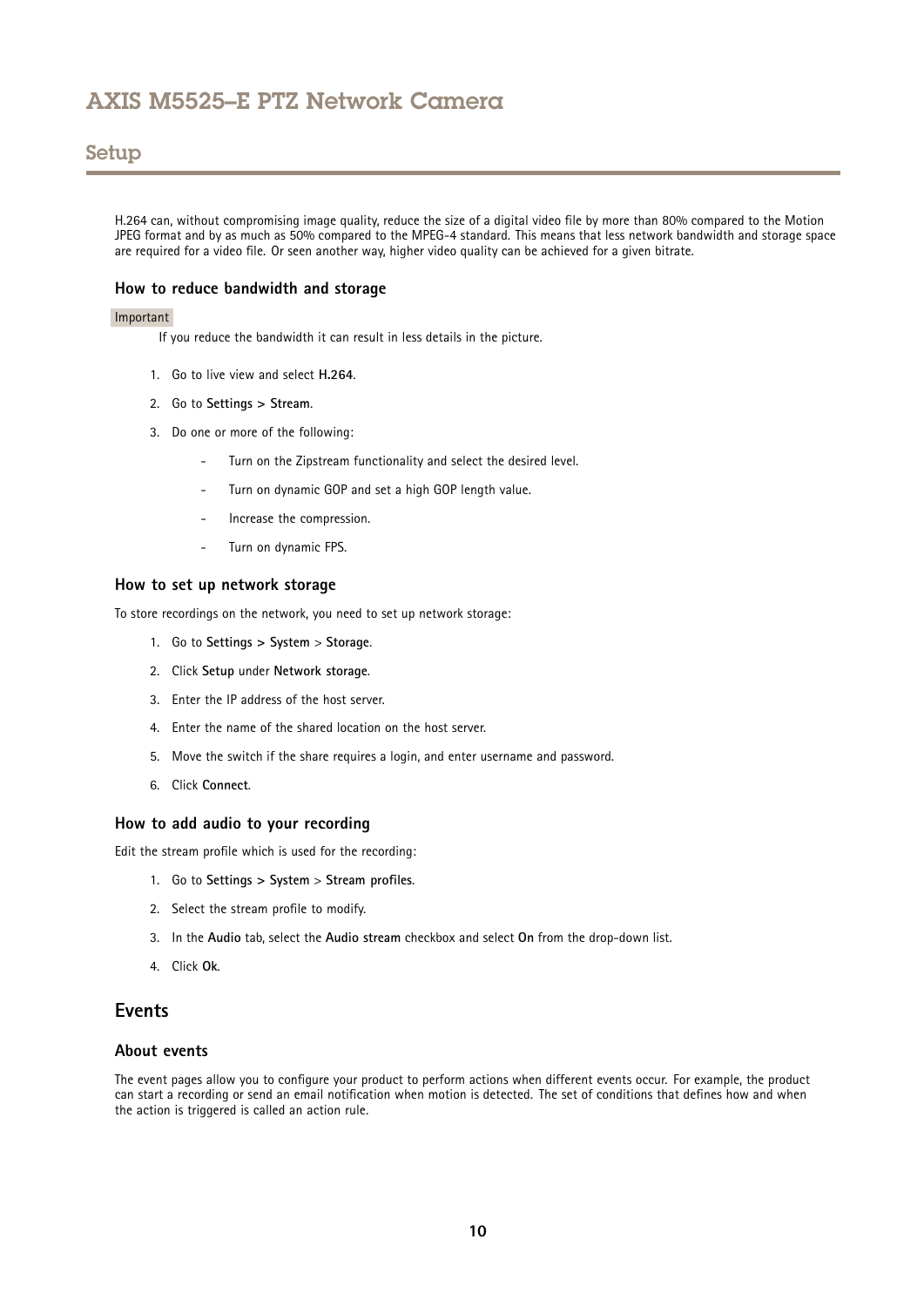#### **How to direct the camera to <sup>a</sup> preset position when the camera detects motion**

This example explains how to set up the camera to go to <sup>a</sup> preset position when it detects motion in the image.

Make sure the AXIS Video Motion Detection application is running:

- 1. Go to **Settings <sup>&</sup>gt; Apps** <sup>&</sup>gt; **AXIS Video Motion Detection**.
- 2. Start the application if it is not already running.
- 3. Make sure you have set up the application according to your needs.

#### Add <sup>a</sup> preset position:

4. Go to **Settings <sup>&</sup>gt; PTZ** and set where you want the camera to be directed by creating <sup>a</sup> preset position.

Create an action rule:

- 5. Go to **Settings <sup>&</sup>gt; System** <sup>&</sup>gt; **Events <sup>&</sup>gt; Action rules** and add an action rule.
- 6. Type <sup>a</sup> name for the action rule.
- 7. From the list of triggers, select **Applications** and then select **AXIS Video Motion Detection (VMD)**.
- 8. From the list of actions, select **PTZ Control** and then select **Preset Position**.
- 9. Select the preset position you want the camera to go to.
- 10. Click **Ok**.

#### **How to record video when a PIR detector senses motion**

This example explains how to connect an Axis PIR detector to the camera, and set up the camera to start recording when the detector senses motion.

#### **Required hardware**

- 3–wire cable (ground, power, I/O)
- Axis PIR detector

#### *NOTICE*

Disconnect the camera from power before connecting the wires. Reconnect to power after all connections are done.

### **Connect the wires to the camera's I/O connector**

#### Note

For information on the I/O connector, see *[Connectors](#page-17-0) on page [18](#page-17-0)*

- 1. Connect the ground wire to pin <sup>1</sup> (GND/-).
- 2. Connect the power wire to pin <sup>2</sup> (12V DC output).
- 3. Connect the I/O wire to pin <sup>3</sup> (I/O input).

### **Connect the wires to the PIR detector's I/O connector**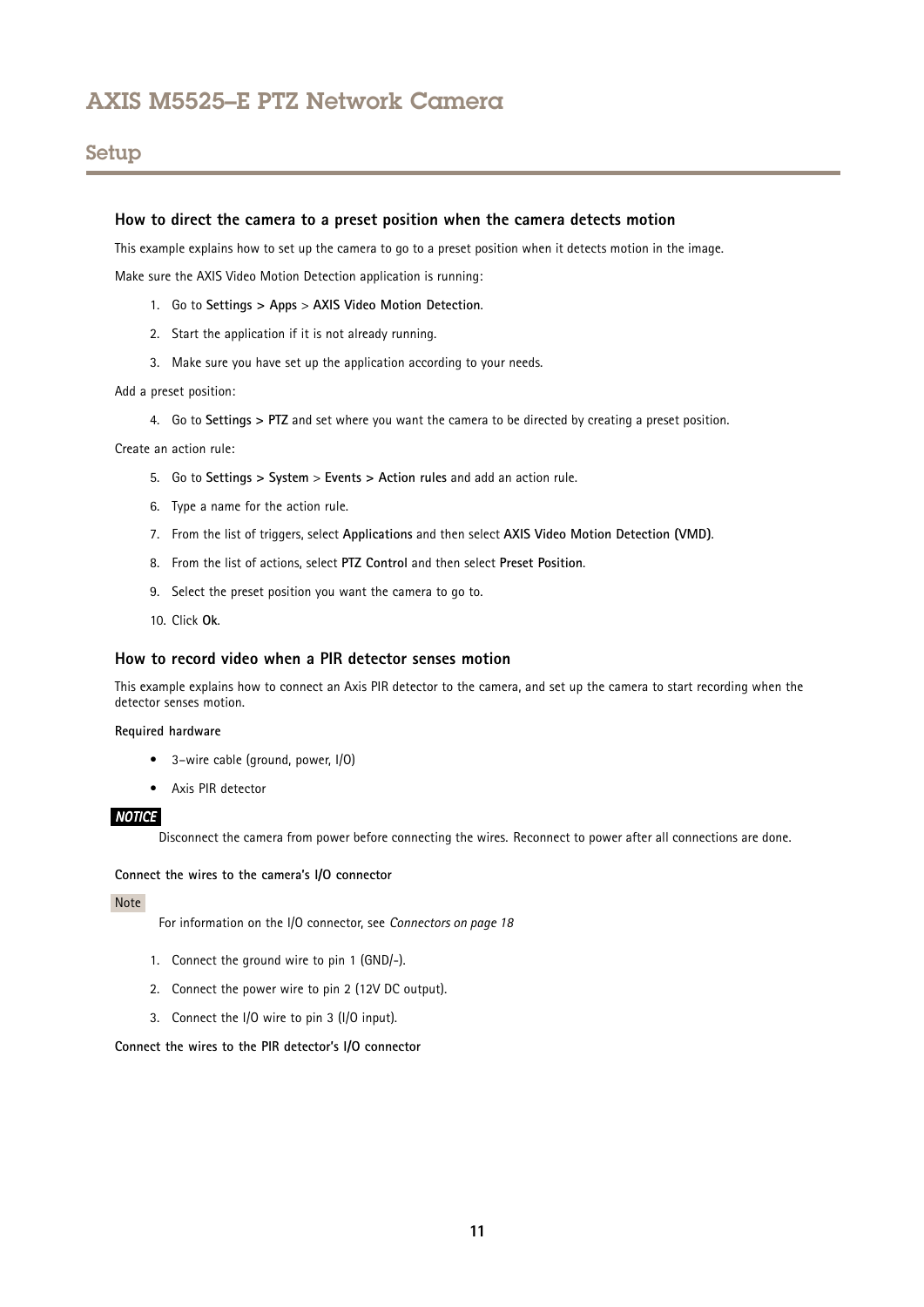## Setup



- 1. Connect the other end of the ground wire to pin <sup>1</sup> (GND/-).
- 2. Connect the other end of the power wire to pin 2 (DC input/ $+$ ).
- 3. Connect the other end of the I/O wire to pin <sup>3</sup> (I/O output).

**Configure the I/O port in the camera's web page**

- 1. Go to **Settings <sup>&</sup>gt; System** <sup>&</sup>gt; **I/O ports**.
- 2. Select **Input** in the **Port <sup>1</sup>** drop-down list.
- 3. Give the input module <sup>a</sup> descriptive name.
- 4. To make the PIR detector send <sup>a</sup> signal to the camera when it senses motion, select **Closed circuit** in the drop-down list.

To trigger the camera to start recording when it receives <sup>a</sup> signal from the PIR detector, you need to create an action rule in the camera's web page.

#### **How to use audio to deter intruders**

This example explains how to connect <sup>a</sup> speaker to the camera and set it up to play <sup>a</sup> warning message when the camera detects motion in a restricted area.

#### **Required hardware**

• Speaker with connecting wires

### *NOTICE*

Make sure the camera is disconnected from power before making the connections. Reconnect to power after connecting the wires.

#### **Physical connection**

- 1. Connect the audio wire from the speaker to the AUDIO OUT pin on the camera. See *Product [overview](#page-2-0) on page [3](#page-2-0)* .
- 2. Connect the grounding wire from the speaker to the GND AUDIO OUT pin on the camera. See *Product [overview](#page-2-0) on page [3](#page-2-0)* .

#### **Add audio clip to the camera**

- 1. Go to **Settings > Audio** > Output and click  $\begin{bmatrix} \begin{array}{c} \bullet \end{array} \\ \bullet \end{bmatrix}$  to add your audio clip.
- 2. Click **Add**.
- 3. Select **Upload** under **Add Audio Clip Options**.
- 4. Browse to locate the audio clip and click **Upload**.

To trigger the camera to play the audio clip when it detects motion, create an action rule in the camera's web page.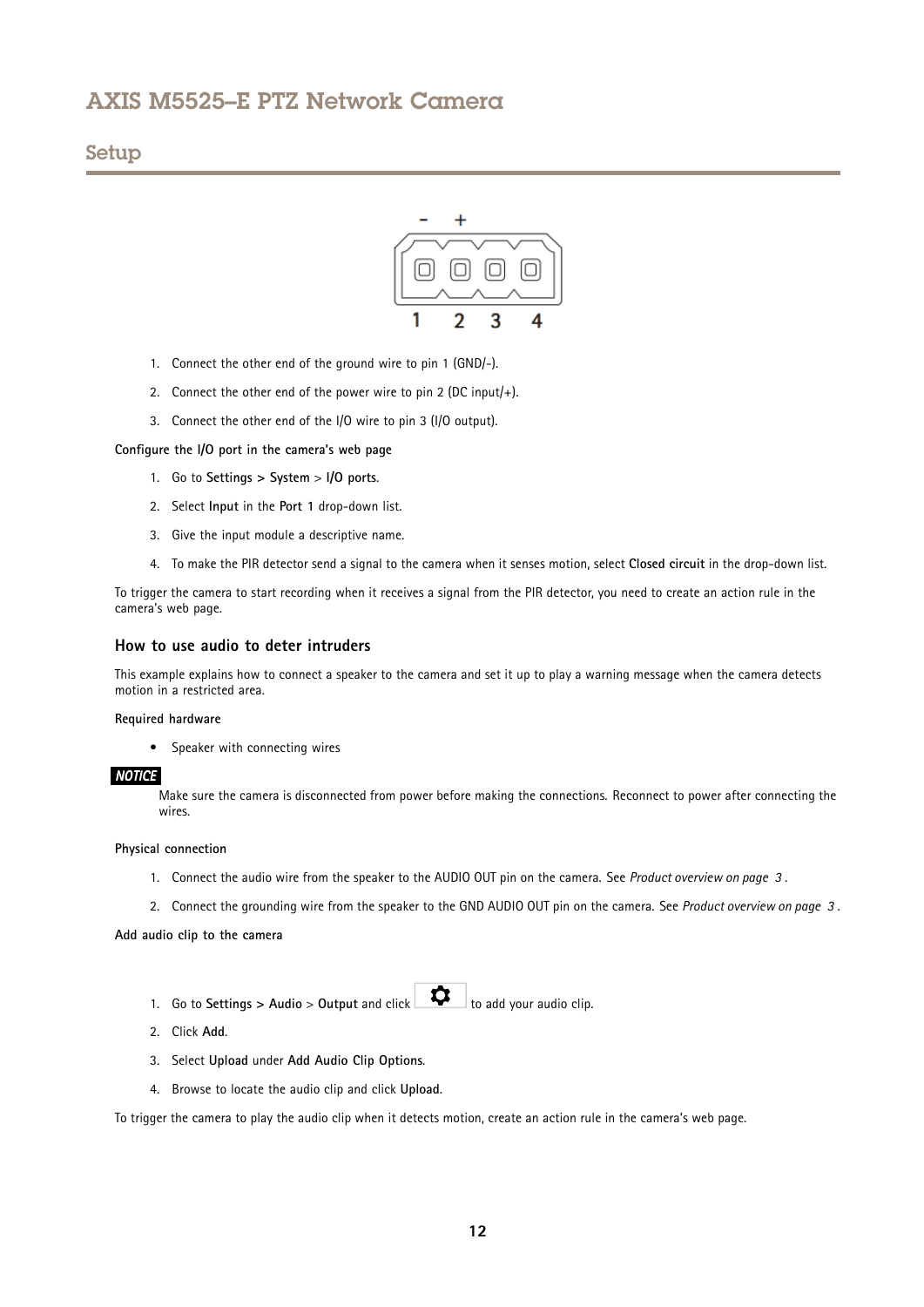## **How to direct the camera and open the lock to <sup>a</sup> gate when someone is nearby**

This example explains how to direct the camera and open <sup>a</sup> gate when someone wants to enter during daytime. This is done by connecting <sup>a</sup> PIR detector to the product's input port and <sup>a</sup> switch relay to the product's output port.

#### **Required hardware**

- Mounted PIR detector
- Switch relay connected to the gate lock, in this case the switch is normally closed (NC)
- Connecting wires

#### **Physical connection**

- 1. Connect the wires from the PIR detector to the input pin, see *I/O [connector](#page-18-0) on page [19](#page-18-0)*.
- 2. Connect the wires from the switch to the output pin, see *I/O [connector](#page-18-0) on page [19](#page-18-0)*

### **Configure I/O ports**

You need to connect the switch relay to the camera in the camera's webpage. First, configure the I/O ports:

#### **Set the PIR detector to an input port**

1. Go to **System** <sup>&</sup>gt; **I/O ports**.



- 2. Select **Input** in the **Port <sup>1</sup>** drop-down list.
- 3. Give the input module <sup>a</sup> descriptive name, for example "PIR detector".
- 4. To trigger an event whenever the PIR detector senses motion, select **Open circuit** in the drop-down



**Set the switch relay to an output port**

1. Go to **System** <sup>&</sup>gt; **I/O ports**.

|      | Input  |
|------|--------|
|      | Output |
|      |        |
| ist. |        |

- 2. Select Output in the Port 2 drop-down li
- 3. Give the output module <sup>a</sup> descriptive name, for example "Gate switch".

| Closed circuit (NC) |
|---------------------|
| Open circuit (NO)   |
|                     |

4. To open the gate whenever an event is triggered, select **Closed circuit** in the drop-down list.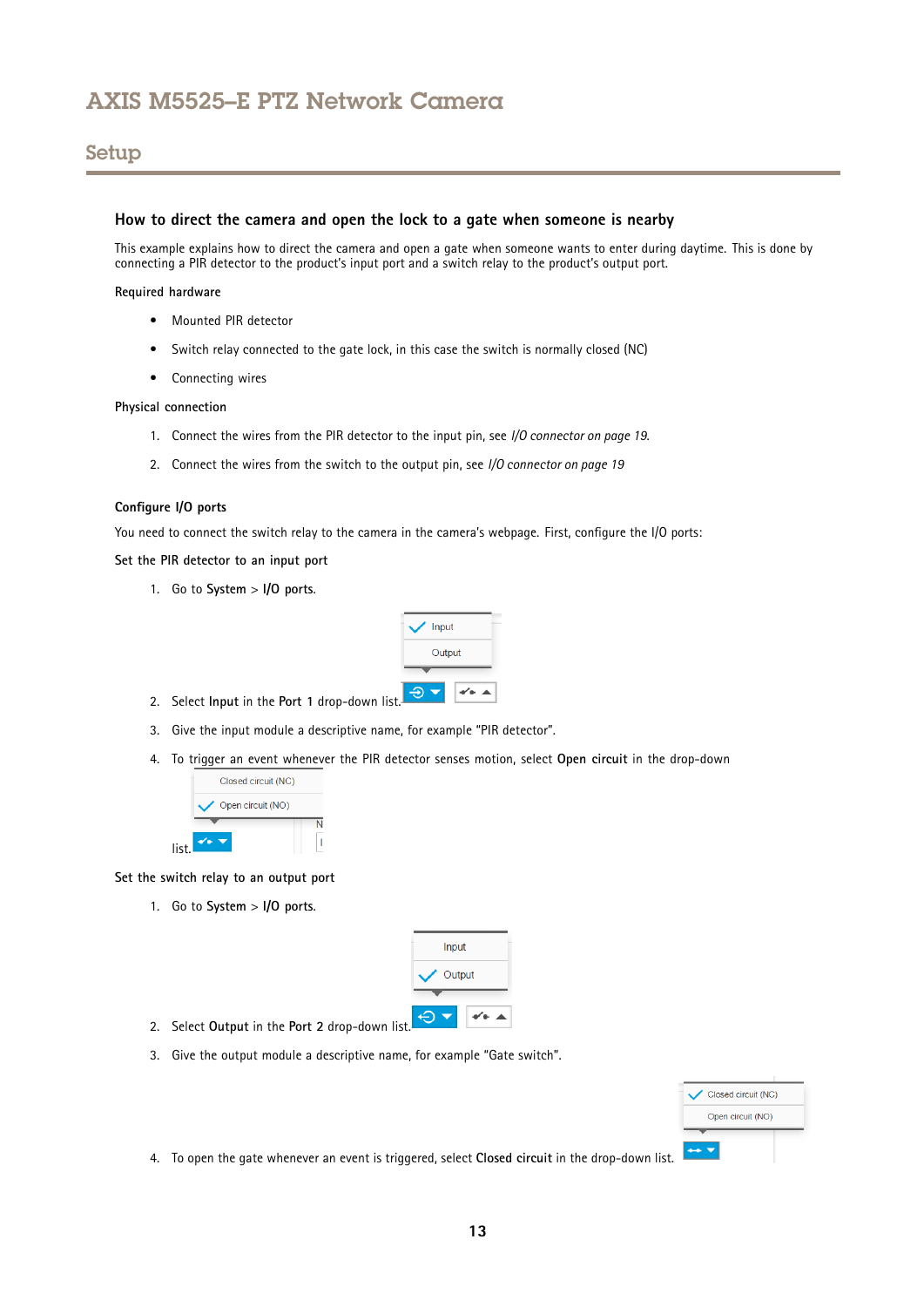### <span id="page-13-0"></span>**Create action rules**

For the camera to open the gate when the PIR detector senses someone nearby, you need to create an action rule in the camera:

- 1. Go to **System** <sup>&</sup>gt; **Events** <sup>&</sup>gt; **Action rules**.
- 2. Click **Add**.
- 3. Give the action rule <sup>a</sup> name, for example "Open gate".
- 4. From the **Trigger** drop-down list, select **Input signal**.
- 5. Select **Digital input signal**.
- 6. Select "PIR detector", in this example connected to port 1.
- 7. Under **Actions**, select **Output port** from the **Type** drop-down list.
- 8. From the **Port** drop-down list, select "Gate switch" .
- 9. Click **Ok**.
- 10. Create another action rule with the name "Direct the camera to the gate"
- 11. Select the same input signal as before, but as action select the previously created "Gate entrance" preset position.
- 12. Click **Ok**.

## **Applications**

### **About applications**

AXIS Camera Application Platform (ACAP) is an open platform that enables third parties to develop analytics and other applications for Axis products. To find out more about available applications, downloads, trials and licenses, go to *axis.com/applications*

To find the user manuals for Axis applications, go to *axis.com*

#### Note

• Several applications can run at the same time but some applications might not be compatible with each other. Certain combinations of applications might require too much processing power or memory resources when run in parallel. Verify that the applications work together before deployment.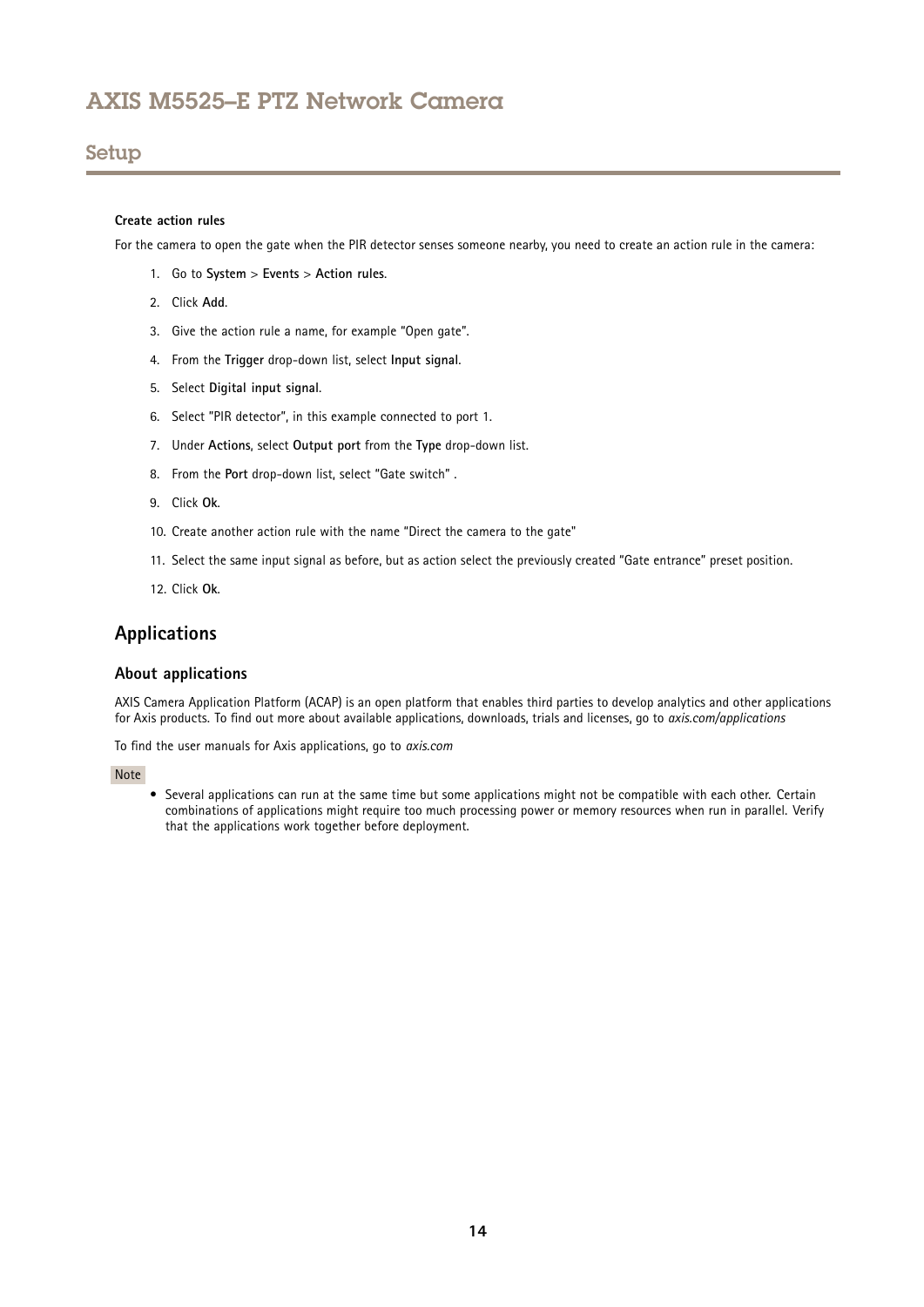# <span id="page-14-0"></span>Troubleshooting

## Troubleshooting

## **How to reset to factory default settings**

#### Important

Reset to factory default should be used with caution. A reset to factory default resets all settings, including the IP address, to the factory default values.

To reset the product to the factory default settings:

- 1. Disconnect power from the product.
- 2. Press and hold the control button while reconnecting power. See *Product [overview](#page-2-0)*.
- 3. Keep the control button pressed for 15–30 seconds until the status LED indicator flashes amber.
- 4. Release the control button. The process is complete when the status LED indicator turns green. The product has been reset to the factory default settings. If no DHCP server is available on the network, the default IP address is 192.168.0.90
- 5. Use the installation and management software tools to assign an IP address, set the password, and access the video stream.

The installation and management software tools are available from the support pages on *axis.com/support*

## **How to check the current firmware**

Firmware is the software that determines the functionality of network devices. One of your first actions when troubleshooting <sup>a</sup> problem should be to check the current firmware version. The latest version may contain <sup>a</sup> correction that fixes your particular problem.

To check the current firmware:

- 1. Go to the product's webpage.
- 2. Click on the help menu.
- 3. Click **About**.

## **How to upgrade the firmware**

#### Important

Preconfigured and customized settings are saved when the firmware is upgraded (provided that the features are available in the new firmware) although this is not guaranteed by Axis Communications AB.

### Important

Make sure the product remains connected to the power source throughout the upgrade process.

### Note

When you upgrade the product with the latest firmware, the product receives the latest functionality available. Always read the upgrade instructions and release notes available with each new release before upgrading the firmware. To find the latest firmware and the release notes, go to *axis.com/support/firmware*

- 1. Download the latest firmware file to your computer, available free of charge at *axis.com/support/firmware*
- 2. Log in to the product as an administrator.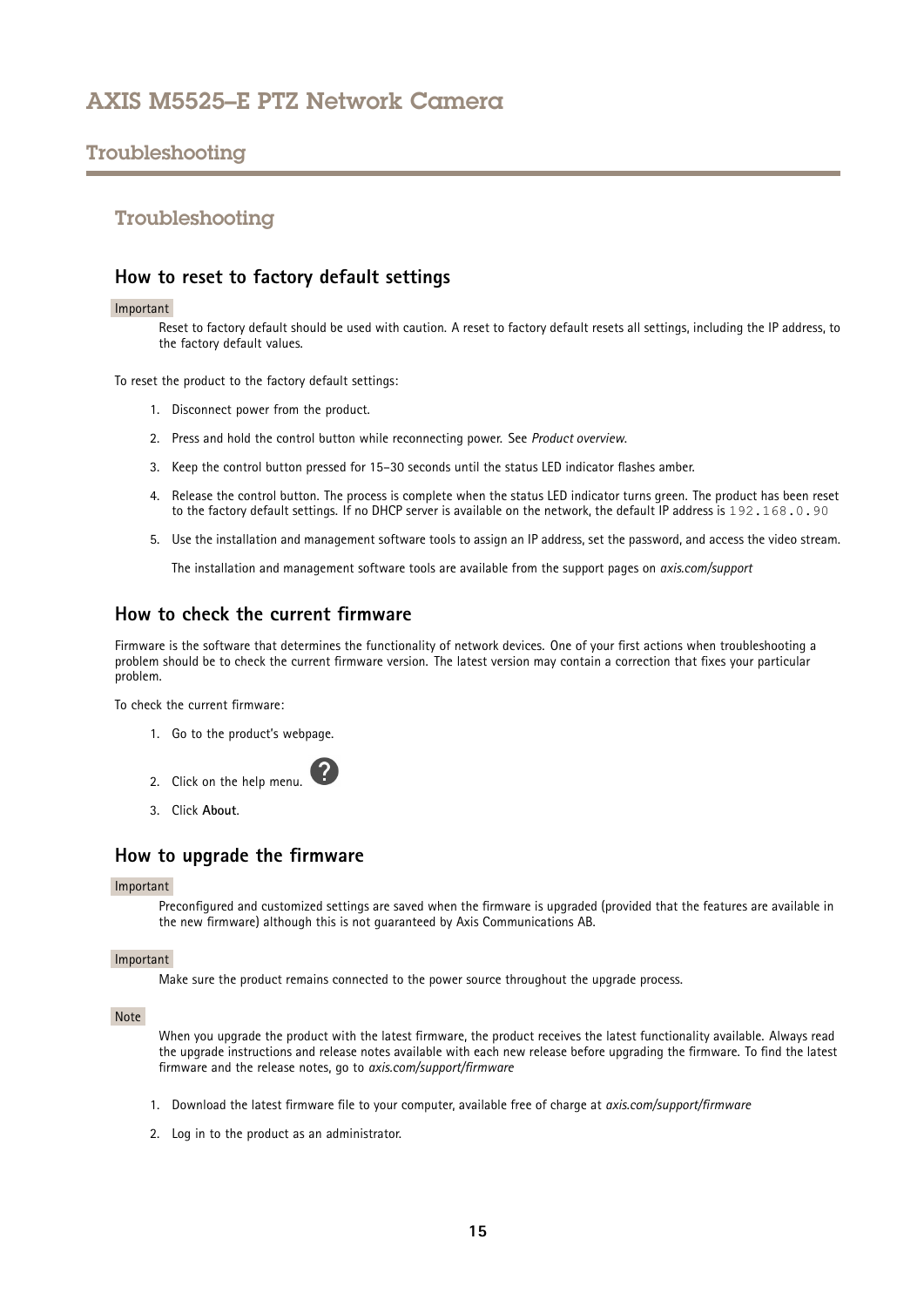# <span id="page-15-0"></span>Troubleshooting

3. Go to **Settings <sup>&</sup>gt; System <sup>&</sup>gt; Maintenance** in the product's webpage and follow the instructions. When the upgrade has finished, the product restarts automatically.

AXIS Camera Management can be used for multiple upgrades. Find out more at *axis.com/products/axis-camera-management*

## **Technical issues, clues and solutions**

If you can't find what you're looking for here, try the troubleshooting section at *axis.com/support*

| Problems upgrading the firmware |                                                                                                                                                                                                                                               |  |
|---------------------------------|-----------------------------------------------------------------------------------------------------------------------------------------------------------------------------------------------------------------------------------------------|--|
| Firmware upgrade failure        | If the firmware upgrade fails, the product reloads the previous firmware. The most common reason<br>is that the wrong firmware file has been uploaded. Check that the name of the firmware file<br>corresponds to your product and try again. |  |

#### **Problems setting the IP address**

| The product is located on a<br>different subnet | If the IP address intended for the product and the IP address of the computer used to access the<br>product are located on different subnets, you cannot set the IP address. Contact your network<br>administrator to obtain an IP address.                                                                                                                                                                                |  |  |
|-------------------------------------------------|----------------------------------------------------------------------------------------------------------------------------------------------------------------------------------------------------------------------------------------------------------------------------------------------------------------------------------------------------------------------------------------------------------------------------|--|--|
| The IP address is being used                    | Disconnect the Axis product from the network. Run the ping command (in a Command/DOS                                                                                                                                                                                                                                                                                                                                       |  |  |
| by another device                               | window, type ping and the IP address of the product):                                                                                                                                                                                                                                                                                                                                                                      |  |  |
|                                                 | • If you receive: Reply from <ip address="">: bytes=32; time=10<br/>this means that the IP address may already be in use by another device on the network.<br/>Obtain a new IP address from the network administrator and reinstall the product.<br/>• If you receive: Request timed out, this means that the IP address is available<br/>for use with the Axis product. Check all cabling and reinstall the product.</ip> |  |  |
| Possible IP address conflict                    | The static IP address in the Axis product is used before the DHCP server sets a dynamic address.                                                                                                                                                                                                                                                                                                                           |  |  |
| with another device on the                      | This means that if the same default static IP address is also used by another device, there may                                                                                                                                                                                                                                                                                                                            |  |  |
| same subnet                                     | be problems accessing the product.                                                                                                                                                                                                                                                                                                                                                                                         |  |  |

# **The product cannot be accessed from <sup>a</sup> browser**

| Cannot log in                                        | When HTTPS is enabled, ensure that the correct protocol (HTTP or HTTPS) is used when attempting<br>to log in. You may need to manually type http or https in the browser's address field.                                                                                                                          |  |
|------------------------------------------------------|--------------------------------------------------------------------------------------------------------------------------------------------------------------------------------------------------------------------------------------------------------------------------------------------------------------------|--|
|                                                      | If the password for the user root is lost, the product must be reset to the factory default settings.<br>See How to reset to factory default settings.                                                                                                                                                             |  |
| The IP address has been<br>changed by DHCP           | IP addresses obtained from a DHCP server are dynamic and may change. If the IP address has<br>been changed, use AXIS IP Utility or AXIS Camera Management to locate the product on the<br>network. Identify the product using its model or serial number, or by the DNS name (if the name<br>has been configured). |  |
|                                                      | If required, a static IP address can be assigned manually. For instructions, go to <i>axis.com/support.</i>                                                                                                                                                                                                        |  |
| Certificate error when using<br><b>IEEE 802.1X</b>   | For authentication to work properly, the date and time settings in the Axis product must be<br>synchronized with an NTP server. Go to Settings > System > Date and time                                                                                                                                            |  |
| The product is accessible locally but not externally |                                                                                                                                                                                                                                                                                                                    |  |
|                                                      |                                                                                                                                                                                                                                                                                                                    |  |

| Router configuration | Check that your router allows incoming data traffic to the Axis product. The router must support<br>$UPnP^*$ |
|----------------------|--------------------------------------------------------------------------------------------------------------|
| Firewall protection  | Check the Internet firewall with your network administrator.                                                 |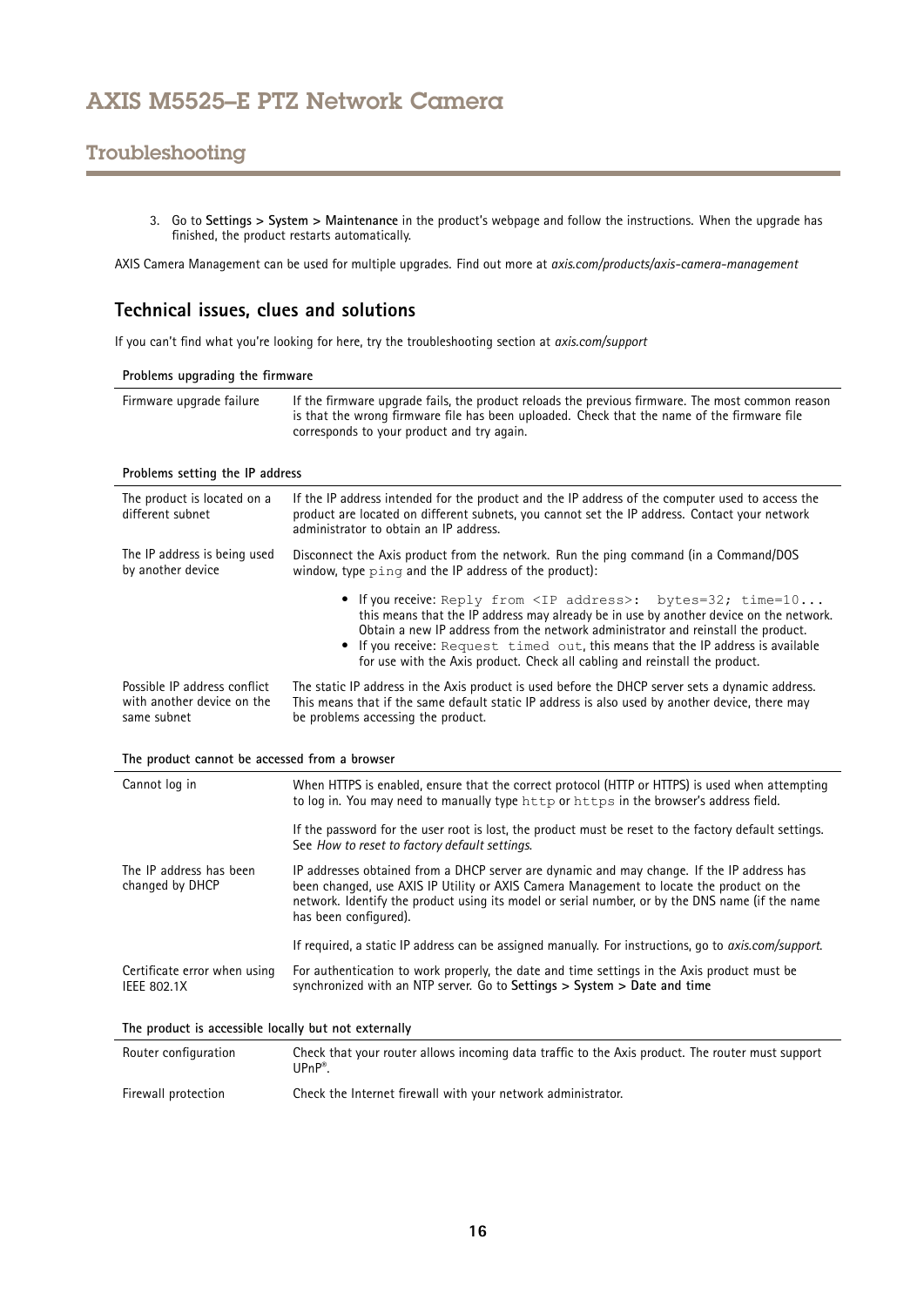# <span id="page-16-0"></span>Troubleshooting

| Problems with streaming           |                                                                                                                                                                                                                                                                                                                                                                                                                                                                 |  |  |
|-----------------------------------|-----------------------------------------------------------------------------------------------------------------------------------------------------------------------------------------------------------------------------------------------------------------------------------------------------------------------------------------------------------------------------------------------------------------------------------------------------------------|--|--|
| Multicast H.264 only              | Check if your router supports multicasting, or if the router settings between the client and the                                                                                                                                                                                                                                                                                                                                                                |  |  |
| accessible by local clients       | product need to be configured. The TTL (Time To Live) value may need to be increased.                                                                                                                                                                                                                                                                                                                                                                           |  |  |
| No multicast H.264                | Check with your network administrator that the multicast addresses used by the Axis product                                                                                                                                                                                                                                                                                                                                                                     |  |  |
| displayed in the client           | are valid for your network.                                                                                                                                                                                                                                                                                                                                                                                                                                     |  |  |
|                                   | Check with your network administrator to see if there is a firewall preventing viewing.                                                                                                                                                                                                                                                                                                                                                                         |  |  |
| Poor rendering of H.264           | Ensure that your graphics card is using the latest driver. The latest drivers can usually be                                                                                                                                                                                                                                                                                                                                                                    |  |  |
| images                            | downloaded from the manufacturer's website.                                                                                                                                                                                                                                                                                                                                                                                                                     |  |  |
| Color saturation is different     | Modify the settings for your graphics adapter. Go to the adapter's documentation for more                                                                                                                                                                                                                                                                                                                                                                       |  |  |
| in H.264 and Motion JPEG          | information.                                                                                                                                                                                                                                                                                                                                                                                                                                                    |  |  |
| Lower frame rate than<br>expected | • See Performance considerations on page 17.<br>Reduce the number of applications running on the client computer.<br>Limit the number of simultaneous viewers.<br>Check with the network administrator that there is enough bandwidth available.<br>Lower the image resolution.<br>In the product's webpage, set a capture mode that prioritizes frame rate. Changing the<br>capture mode to prioritize frame rate might lower the maximum resolution depending |  |  |

# **Performance considerations**

When setting up your system, it is important to consider how various settings and situations affect the performance. Some factors affect the amount of bandwidth (the bitrate) required, others can affect the frame rate, and some affect both. If the load on the CPU reaches its maximum, this also affects the frame rate.

on the product used and capture modes available.

The following factors are the most important to consider:

- High image resolution or lower compression levels result in images containing more data which in turn affects the bandwidth.
- •Access by large numbers of Motion JPEG or unicast H.264 clients affects the bandwidth.
- • Simultaneous viewing of different streams (resolution, compression) by different clients affects both frame rate and bandwidth.

Use identical streams wherever possible to maintain <sup>a</sup> high frame rate. Stream profiles can be used to ensure that streams are identical.

- Accessing Motion JPEG and H.264 video streams simultaneously affects both frame rate and bandwidth.
- Heavy usage of event settings affects the product's CPU load which in turn affects the frame rate.
- •Using HTTPS may reduce frame rate, in particular if streaming Motion JPEG.
- $\bullet$ Heavy network utilization due to poor infrastructure affects the bandwidth.
- •Viewing on poorly performing client computers lowers perceived performance and affects frame rate.
- • Running multiple AXIS Camera Application Platform (ACAP) applications simultaneously may affect the frame rate and the general performance.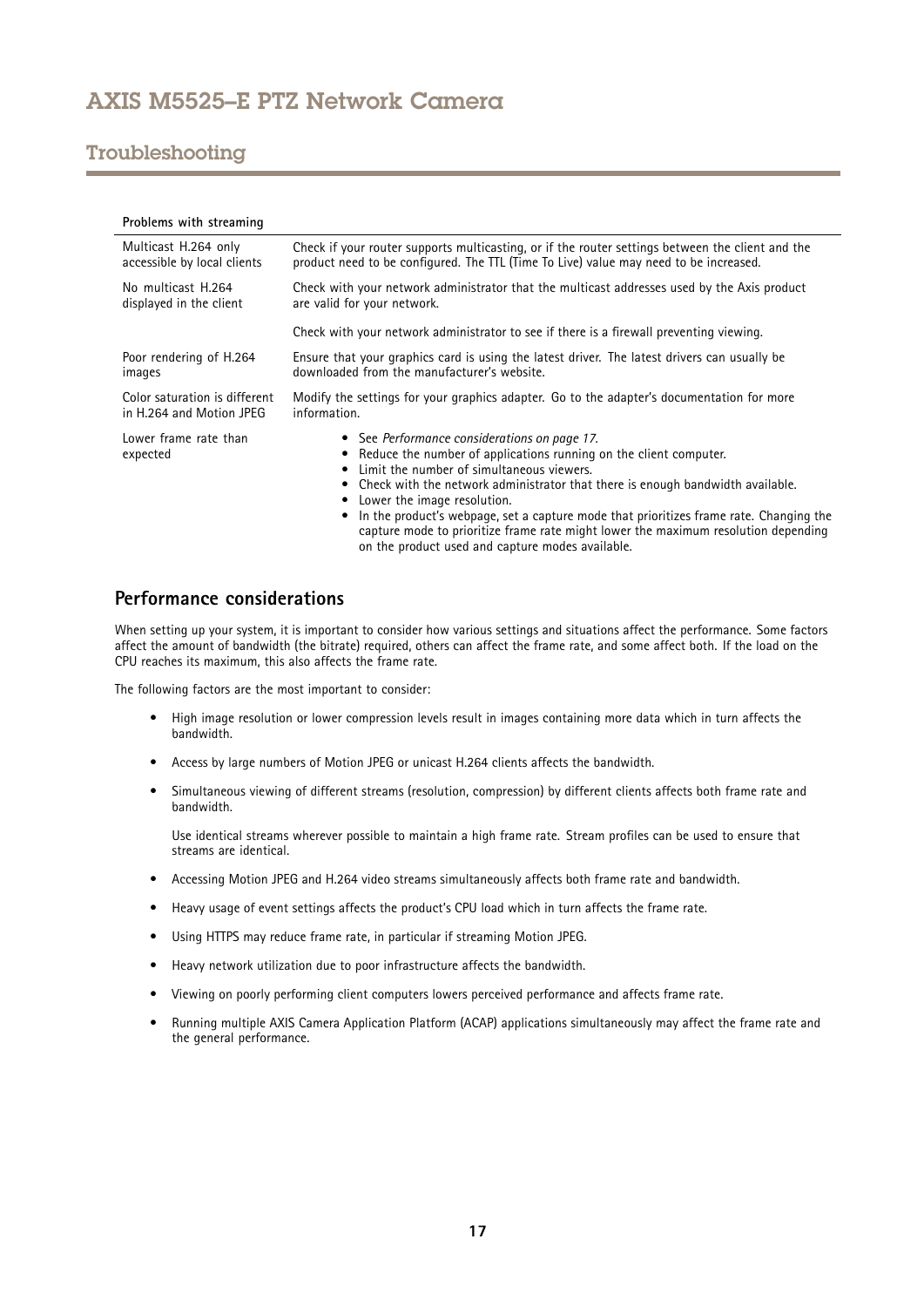# <span id="page-17-0"></span>Specifications

# Specifications

To find the latest version of the product's datasheet, go to the product page on *axis.com* and locate **Support & Documentation**.

# **LED indicators**

| Status LED | Indication                                                                          |  |
|------------|-------------------------------------------------------------------------------------|--|
| Unlit      | Connection and normal operation.                                                    |  |
| Green      | Shows steady green for 10 seconds for normal operation after startup completed.     |  |
| Amber      | Steady during startup. Flashes during firmware upgrade or reset to factory default. |  |
| Amber/Red  | Flashes amber/red if network connection is unavailable or lost.                     |  |

# **SD card slot**

## *NOTICE*

- Risk of damage to SD card. Do not use sharp tools, metal objects, or excessive force when inserting or removing the SD card. Use your fingers to insert and remove the card.
- Risk of data loss and corrupted recordings. Do not remove the SD card while the product is running. Unmount the SD card from the product's webpage before removal.

This product supports microSD/microSDHC/microSDXC cards (not included).

For SD card recommendations, see *axis.com*

# **Buttons**

### **Control button**

The control button is used for:

- Resetting the product to factory default settings. See *How to reset to factory default [settings](#page-14-0) on page [15](#page-14-0)*.
- • Connecting to an AXIS Video Hosting System service. To connect, press and hold the button for about 3 seconds until the status LED flashes green.

# **Connectors**

### **Network connector**

RJ45 Ethernet connector with Power over Ethernet (PoE).

### **Audio connector**

4-pin terminal block for audio input and output. See *Product [overview](#page-2-0) on page [3](#page-2-0)* .

For audio in, the left channel is used from <sup>a</sup> stereo signal.

| Pin      | Notes                        |
|----------|------------------------------|
| AUDIO IN | Microphone or line in (mono) |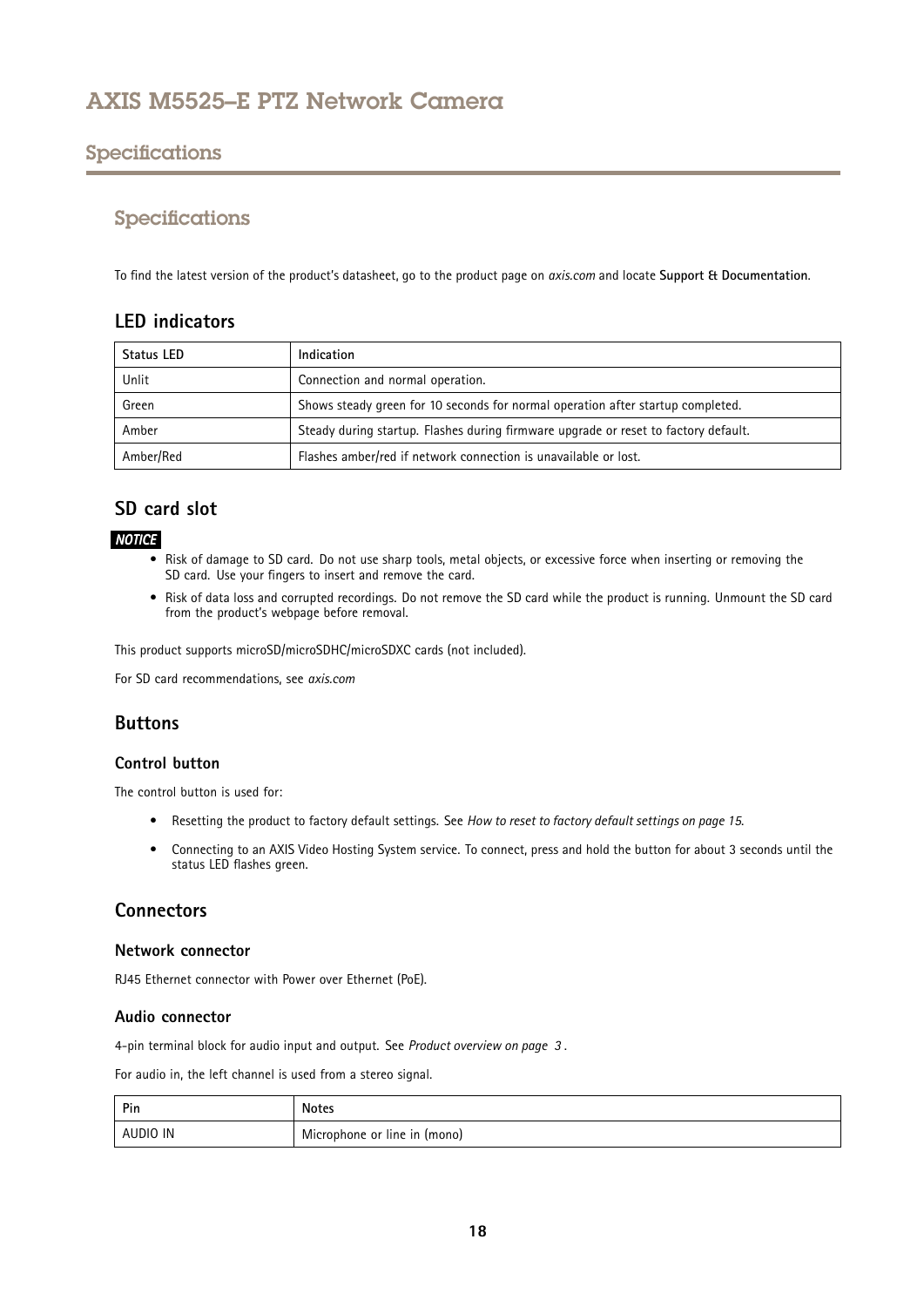# <span id="page-18-0"></span>Specifications

| GND AUDIO IN  | Ground           |
|---------------|------------------|
| AUDIO OUT     | Line audio out   |
| GND AUDIO OUT | Audio out ground |

## **I/O connector**

Use the I/O connector with external devices in combination with, for example, motion detection, event triggering, and alarm notifications. In addition to the <sup>0</sup> V DC reference point and power (DC output), the I/O connector provides the interface to:

**Digital input -** For connecting devices that can toggle between an open and closed circuit, for example PIR sensors, door/window contacts, and glass break detectors.

**Digital output -** For connecting external devices such as relays and LEDs. Connected devices can be activated by the VAPIX® Application Programming Interface or in the product's webpage.

6–pin terminal block. See *Product [overview](#page-2-0) on page [3](#page-2-0)* .

| <b>Function</b>                   | Pin             | <b>Notes</b>                                                                                                                                                                                                                              | <b>Specifications</b>                   |
|-----------------------------------|-----------------|-------------------------------------------------------------------------------------------------------------------------------------------------------------------------------------------------------------------------------------------|-----------------------------------------|
| $0 \vee DC$ (-)                   | GND             | DC ground                                                                                                                                                                                                                                 | 0 VDC                                   |
| DC output                         | 12 <sup>V</sup> | Can be used to power auxiliary equipment.<br>Note: This pin can only be used as power out.                                                                                                                                                | 12 V DC<br>Max $load = 50$ mA           |
| Configurable<br>(Input or Output) | 1/O<br>$1 - 4$  | Digital input - Connect to pin GND to activate, or leave floating<br>(unconnected) to deactivate.                                                                                                                                         | 0 to max $30$ V DC                      |
|                                   |                 | Digital output – Connect to pin GND to activate, or leave floating<br>(unconnected) to deactivate. If used with an inductive load, e.g., a<br>relay, connect a diode in parallel with the load, to protect against<br>voltage transients. | 0 to max 30 V DC, open drain,<br>100 mA |

### **Power connector**

2-pin terminal block for DC power input. Use <sup>a</sup> Safety Extra Low Voltage (SELV) compliant limited power source (LPS) with either <sup>a</sup> rated output power limited to <sup>≤</sup><sup>100</sup> W or <sup>a</sup> rated output current limited to ≤5 A.